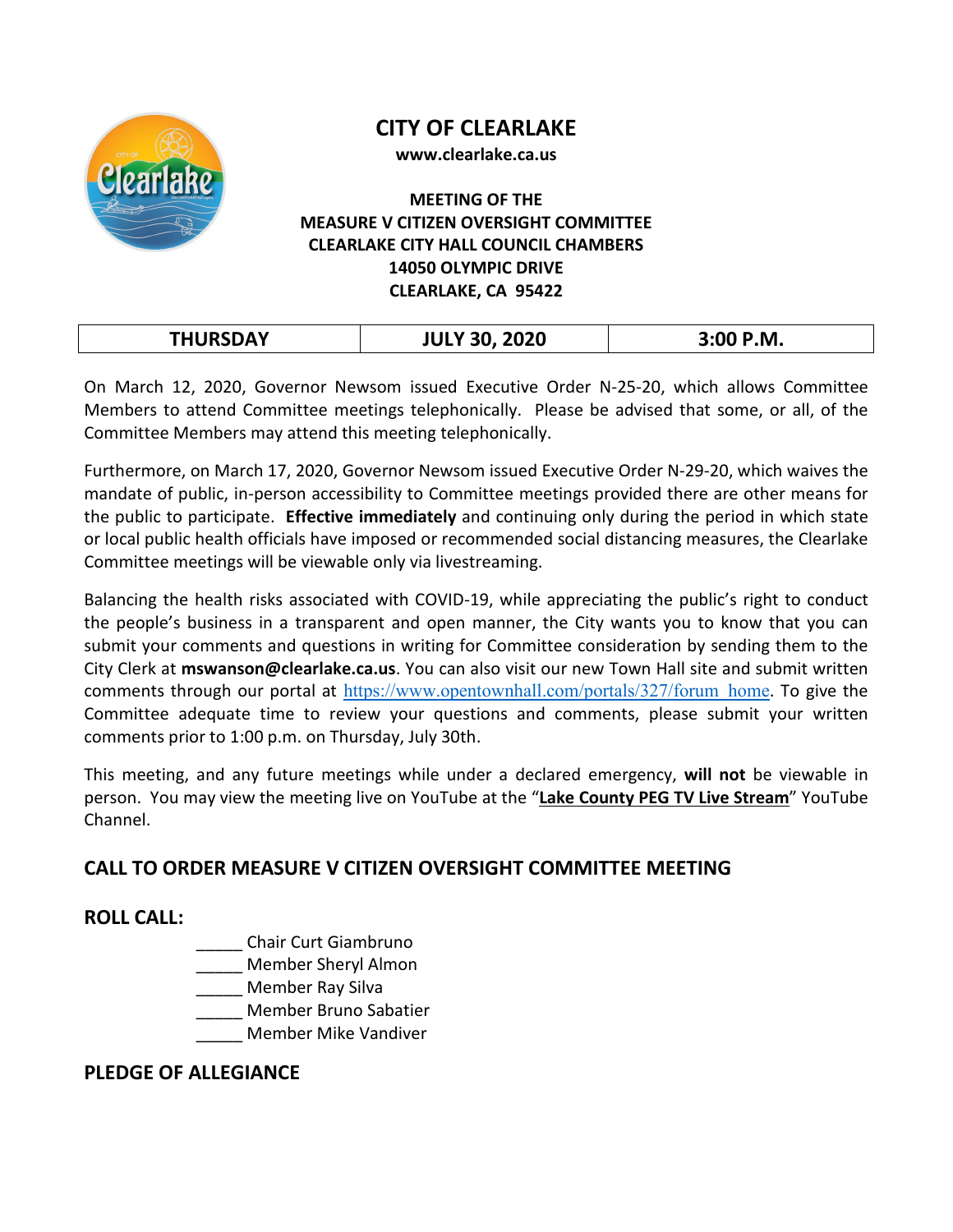#### **MEETING PROCEDURES:**

All items on the agenda will be open for public comment before final action is taken. Citizens wishing to introduce written material into the record at the public meeting on any item are requested to provide a copy of the written material to the City Clerk prior to the meeting date so that the material may be distributed to the Committee prior to the meeting. Speakers must restrict comments to the item as it appears on the agenda and stay within a three minute time limit. The Chair has the discretion of limiting the total discussion time for an item. As a courtesy to others, please turn off cell phones and any other distracting devices.

#### **PUBLIC COMMENT**

**During the July 30, 2020 Committee meeting, public comment will be accepted via email and through the City's Town Hall portal. If you would like to comment remotely, please follow the protocols below:**

- Send comments via email to the City Clerk at [mswanson@clearlake.ca.us](mailto:mswanson@clearlake.ca.us) or via the City's new Town Hall portal at https://www.opentownhall.com/portals/327/forum home prior to the commencement of the Committee meeting.
- Identify the subject you wish to comment on in your email's subject line or in your Town Hall submission.
- Each Public Comment emailed to the City Clerk will be read aloud by the Chair or a member of staff for up to three minutes or will be displayed on a screen.
- Public Comment emails and Town Hall Public Comment submissions which are received after the beginning of the meeting will not be included in the record.

This is the time for any member of the public to address the Committee on any matter not on the agenda that is within the subject matter jurisdiction of the city. **The Brown Act, with limited exceptions, does not allow the Committee or staff to discuss issues brought forth under Public Comment.** The Committee cannot take action on non-agenda items. Concerns may be referred to staff or placed on the next available agenda. Please note that comments from the public will also be taken on each agenda item. Comments shall be limited to three minutes per person.

#### **BUSINESS:**

- **1.** Review of Past Projects
- **2.** Review of Current Projects
- **3.** Review of Future Projects
- **4.** New Business
- **5.** Setting of Next Meeting Date

## **ADJOURNMENT**